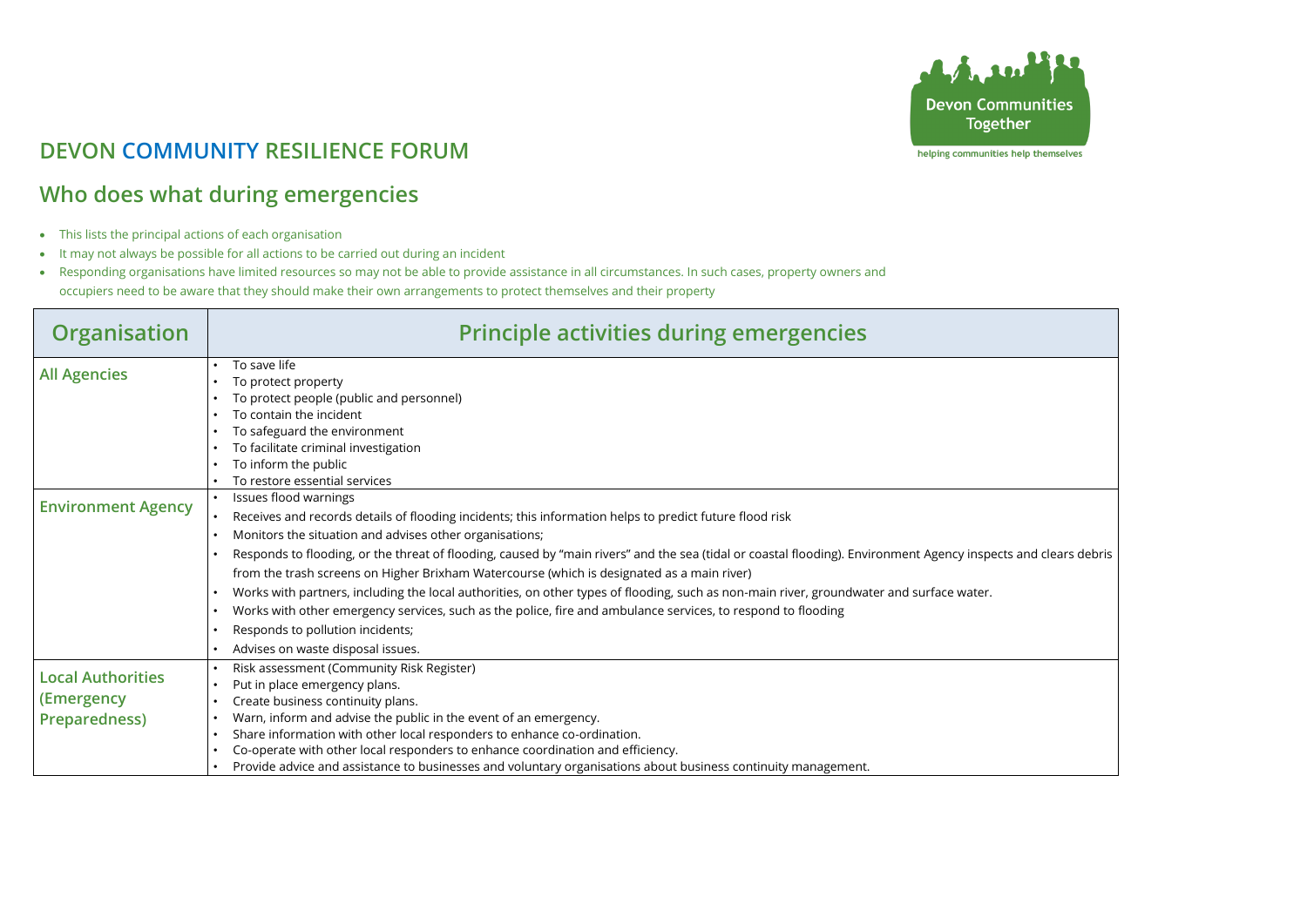

## **DEVON COMMUNITY RESILIENCE FORUM**

| <b>Organisation</b>                                                               |                                          | <b>Principle activities during emergencies</b>                                                                                                                                                                                                                                                                                                                                                                                                                                                                                                                                                                                                                                                                                                                                                                                                                                                                                                                                         |  |
|-----------------------------------------------------------------------------------|------------------------------------------|----------------------------------------------------------------------------------------------------------------------------------------------------------------------------------------------------------------------------------------------------------------------------------------------------------------------------------------------------------------------------------------------------------------------------------------------------------------------------------------------------------------------------------------------------------------------------------------------------------------------------------------------------------------------------------------------------------------------------------------------------------------------------------------------------------------------------------------------------------------------------------------------------------------------------------------------------------------------------------------|--|
| <b>Torbay</b><br><b>Council</b><br>&<br>Plymouth<br><b>City</b><br><b>Council</b> | Devon<br><b>County</b><br><b>Council</b> | Co-ordinates emergency response and recovery activities<br>Attend SCG/ TCG command posts.<br>Have available the resources of Councils, should they be required by the agency leading the emergency response.<br>Identify vulnerable people.<br>Support to the Emergency Services.<br>Look after people made temporarily homeless:<br>• Rest Centre<br>Maintains safe conditions on the roads including bridges<br>Organises road closures and traffic diversions<br>Clears blockages on highway drainage system<br>Coordinates the recovery process: supports the process of rebuilding, restoring and rehabilitating the community following a major incident                                                                                                                                                                                                                                                                                                                         |  |
|                                                                                   | <b>District</b><br><b>Councils</b>       | Look after people made temporarily homeless:<br><b>Rest Centre</b><br>Temporary housing<br>Co-ordinates emergency response and recovery activities within area<br>Provides emergency assistance. This may include providing sandbags to domestic properties at risk of internal flooding<br>Supports the emergency services with the evacuation of people at risk and shelter for those that are unable to make their own arrangements to stay with<br>family and friends etc<br>Only clears watercourse if on Council property (riparian (riverside property owners responsible for clearing blockages and maintaining the bed and banks of<br>watercourses)<br>Coordinates the recovery process: supports the process of rebuilding, restoring and rehabilitating the community following a major incident<br>Assists residents with the removal of damaged furniture and household goods<br>Carries out street cleansing activities to remove flood debris from roads and footpaths |  |
|                                                                                   | <b>Fire &amp; Rescue Service</b>         | The saving of life and rescue of people<br>Protection of properties and prevention of escalation<br>The carrying out of other specialist services, including flood/water rescue services<br>To assist people where the use of fire service personnel and equipment is relevant<br>Protection of the environment<br>May have the resources to pump out property for small flood events but for a major flood event their priority will be search and rescue                                                                                                                                                                                                                                                                                                                                                                                                                                                                                                                             |  |
| <b>Police</b>                                                                     |                                          | The saving of life<br>Takes an overall co-ordination role during most incidents.<br>Calling out of essential services<br>Protection and preservation of the scene<br>Investigation                                                                                                                                                                                                                                                                                                                                                                                                                                                                                                                                                                                                                                                                                                                                                                                                     |  |

| Ù                            |
|------------------------------|
| <b>communities</b><br>gether |
| nities help themselves       |
|                              |
|                              |
|                              |
|                              |
|                              |
|                              |
| cident                       |
|                              |
|                              |
|                              |
| ements to stay with          |
| the bed and banks of         |
| cident                       |
|                              |
|                              |
|                              |
|                              |
| е                            |
|                              |